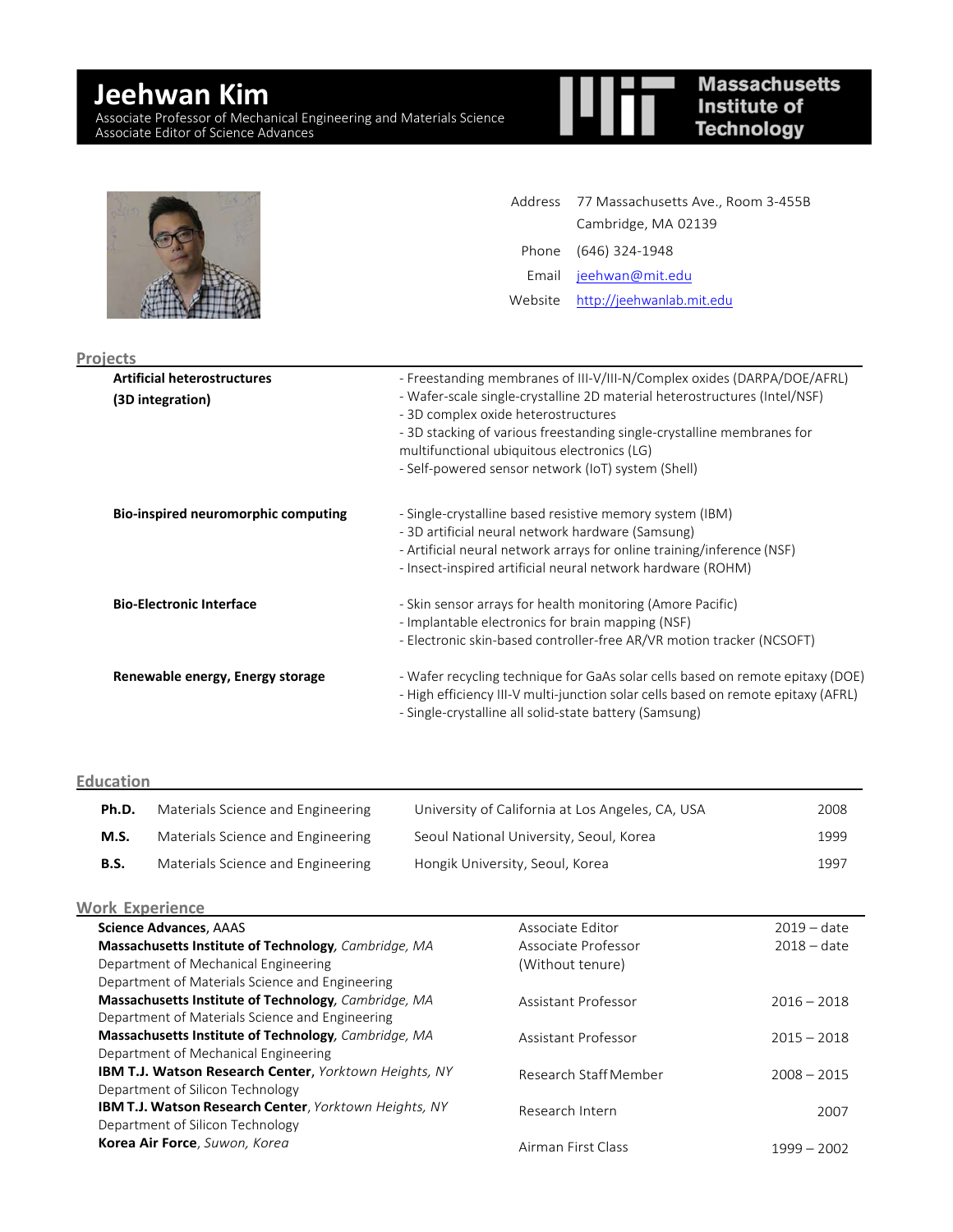**Award**

| <b>DARPA Director's Award</b>                   | 2021          |
|-------------------------------------------------|---------------|
| <b>DARPA Young Faculty Award</b>                | 2019          |
| <b>IBM Faculty Award</b>                        | 2016          |
| <b>LAM Research Foundation Award (3 times)</b>  | 2016          |
| <b>IBM Master Inventor</b>                      | 2012          |
| <b>High Value Patent Application (10 times)</b> | $2011 - 2015$ |
| <b>Invention Achievement Awards (23 times)</b>  | $2009 - 2015$ |

#### **Services**

#### **Internal**

Organizer of MIT's Micro‐Nano Seminar, Graduate Admission Committee, Organizer of MIT Workshop on AI Hardware **External**

Associate Editor of Science Advances, Organizer of Materials Research Society 2020 for two symposiums, Session Chair of Materials Research Society 2016‐2019, Session Lead of Gordon Conference 2018, Organizer of Compound Semiconductor Week 2018, Committee of IEEE Electron Device Society 2015‐2019, Committee of The International Conference on Silicon Epitaxy and Hetero‐ structures 2010‐2014, Committee of The International Society for Optics and Photonics 2014

#### **Journal referee**

Nature, Nature Materials, Nature Nanotechnology, Nature Communications, Science Advances, Advanced Materials, Advanced Energy Materials, Nano Letters, ACS Nano, Scientific Reports, Small, Nanoscale, Applied Physics Letters, Journal of Materials Chemistry A, IEEE Electron Device Letters, IEEE transactions on Nanotechnologies, Journal of Electrochemical Society, Organic Electronics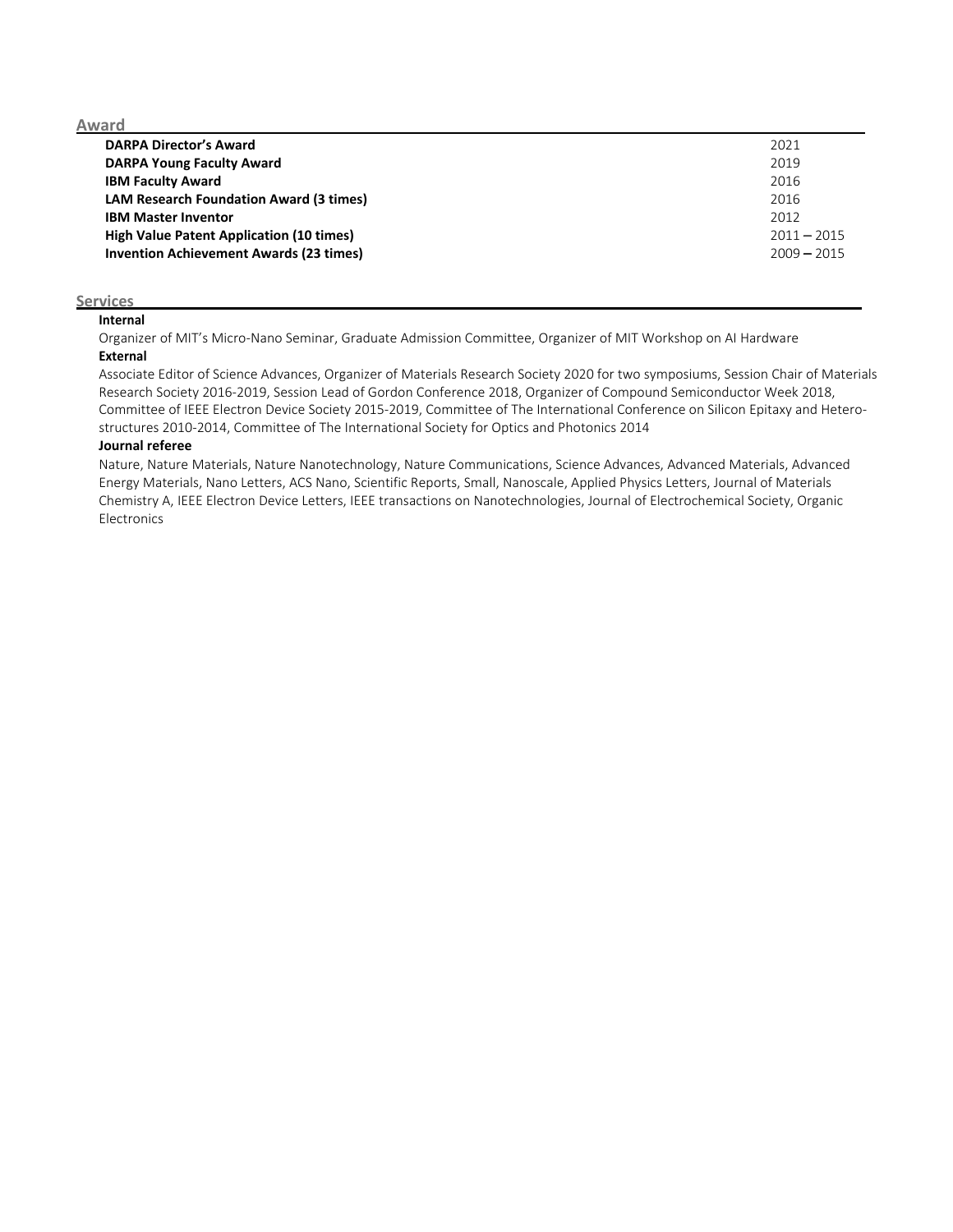## List of Publications

#### **Journal Papers** (\*corresponding author)

- 1. Hanwool Yeon, et al., and Jeehwan Kim\*, "Long‐term reliable physical health monitoring by sweat pore–inspired perforated electronic skins" *Science Advances*, Vol. 7, Issue 27 (2021)
- 2. Hyunseok Kim, et al., and Jeehwan Kim\*, "Impact of 2D–3D Heterointerface on Remote Epitaxial Interaction through Graphene" *ACS Nano,* Vol. 15, 6, 10587–10596 (2021)
- 3. Kuan Qiao, et al., and Jeehwan Kim\*, "Graphene Buffer Layer on SiC as a Release Layer for High‐Quality Freestanding Semiconductor Membranes" *Nano Letters*, Vol. 21, 4013‐4020 (2021)
- 4. Areej Aljarb, et al, Jeehwan Kim, Lain‐Jong Li, and Vincent Tung, "Ledge‐directed epitaxy of continuously self‐aligned single‐crystalline nanoribbons of transition metal dichalcogenides" *Nature Materials* (2020) Published online
- 5. Hanwool Yeon, Peng Lin, Chanyeol Choi, et al., and **Jeehwan Kim\*** "Alloying conducting channels for reliable neuromorphic computing" *Nature Nanotechnology*, Vol. 15, 574–579(2020)
- 6. Hyun Kim, et al, and **Jeehwan Kim\***, "Heterogeneous integration of single‐crystalline complex‐oxide membranes" *Nature*, Vol 578, 75‐81 (2020)
- 7. Sang‐Hoon Bae, et al., and **Jeehwan Kim\***, "Graphene allows spontaneous relaxation towards dislocation‐free heteroepitaxy" *Nature Nanotechnology*, Vol. 15, 272‐276 (2020)
- 8. Luozheng Zhang, Xianyong Zhou, Jiaming Xie, Shi Chen, Sang‐Hoon Bae, Jeehwan Kim, and Baomin Xu, "Conjugated polyelectrolyte with potassium cations enables inverted perovskite solar cells with an efficiency over 20%", *Journal of Materials Chemistry A*, Vol. 8, 8238 (2020)
- 9. Hyun Kum, Doeon Lee, Wei Kong, Byunghun Lee, Yongmo Park, Yunjo Kim, Yongmin Baek, Sang‐Hoon Bae, Kyusang Lee, and **Jeehwan Kim\***, "Recent advances in epitaxial growth and layer transfer techniques for emerging electronics and optoelectronics" *Nature Electronics* Vol. 2, 439–450 (2019)
- 10. Sang‐Hoon Bae, Hyun Kum, Wei Kong, Yunjo Kim, Chanyeol Choi, Byunghun Lee, Peng Lin, and **Jeehwan Kim**\*, "Integration of bulk materials with two-dimensional materials for physical couplings", *Nature Materials* Vol. 18, 550–560 (2019) *Featured as a front cover*
- 11. Wei Kong, Hyun Kum, Sang‐Hoon Bae, Jaewoo Shim, Hyunseok Kim, Lingping Kong, Yuan Meng, Kejia Wang, Chansoo Kim, and **Jeehwan Kim\***, "Path towards graphene commercialization from lab to market" *Nature Nanotechnology* Vol. 14, 927–938 (2019)
- 12. Scott Tan, Peng Lin, Hanwool Yeon, Shinhyun Choi, Yongmo Park, and **Jeehwan Kim**\* "Uniform switching of artificial synapses for large‐scale neuromorphic arrays" *APL Materials*, Vol. 6, 12 (2018)
- 13. Jaewoo Shim, Sang‐Hoon Bae, Wei Kong, Doyoon Lee, et al, and **Jeehwan Kim\*** "Controlled crack propagation for atomic precision handling of wafer‐scale two‐dimensional materials" *Science* Vol. 362, 665–670 (2018)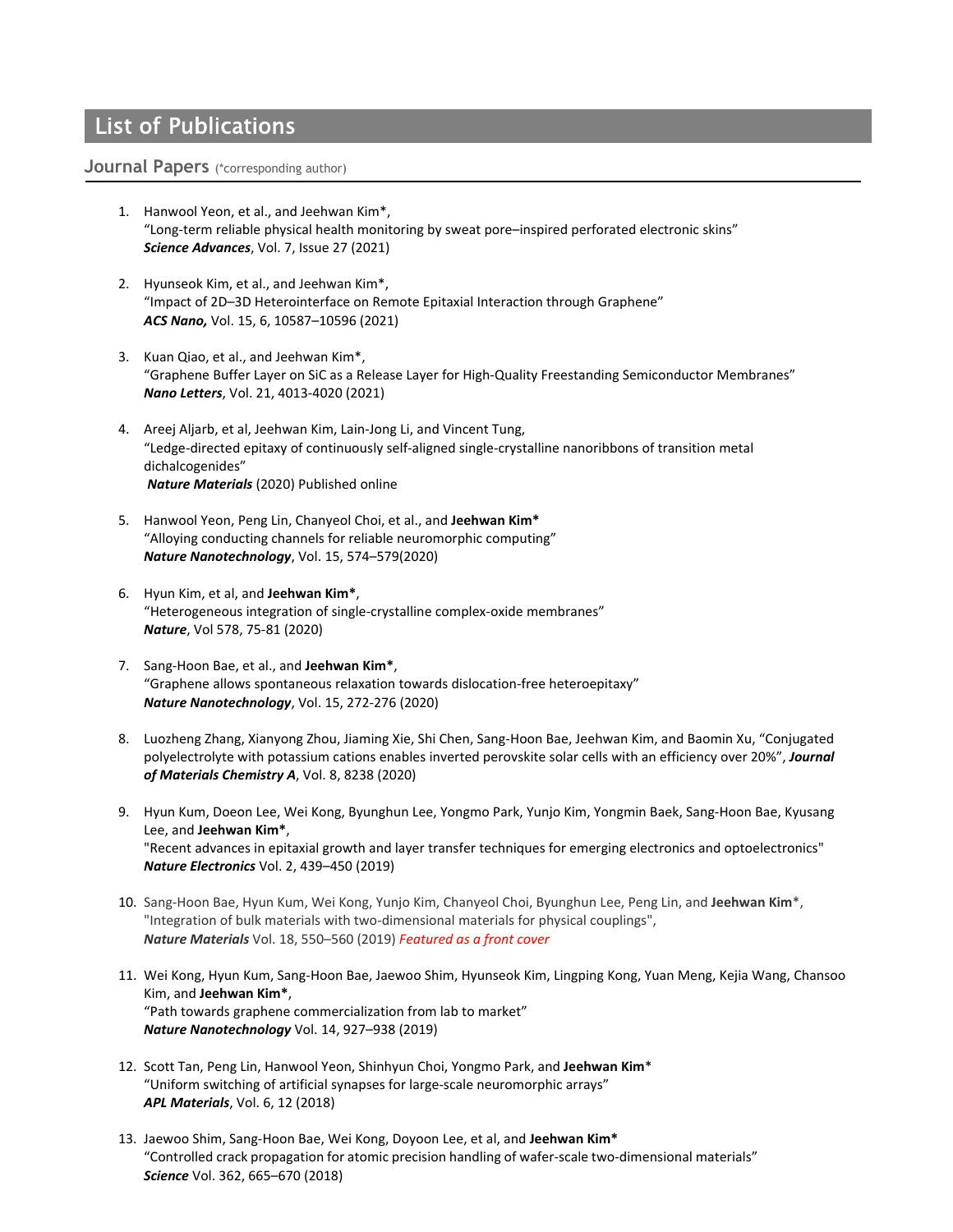- 14. Wei Kong, Huashan Li, Kuan Qiao, et al., Jeffrey C. Grossman\*, and **Jeehwan Kim\*** "Polarity governs atomic interaction through two‐dimensional materials" *Nature Materials* Vol. 17, 999–1004 (2018)
- 15. Tsung‐Ju Lu, Michael Fanto, Hyeongrak Choi, Paul Thomas, Jeffrey Steidle, Sara Mouradian, Wei Kong, Di Zhu, Hyowon Moon, Karl Berggren, Jeehwan Kim, Mohammad Soltani, Stefan Preble, and Dirk Englund, "Aluminum nitride integrated photonics platform for the ultraviolet to visible spectrum" *Optics Express*, Vol. 26, 1147‐1160 (2018)
- 16. Jaewoo Shim, Dong‐Ho Kang, Yunjo Kim, Hyun Kum, Wei Kong, Sang‐Hoon Bae, Ibraheem Almansouri, Kyusang Lee, Jin‐ Hong Park, and **Jeehwan Kim**\* Recent progress in Van der Waals (vdW) heterojunction‐based electronic and optoelectronic devices *Carbon*, Vol. 133, 78‐89 (2018)
- 14. Shinhyun Choi, Scott Tan, Yunjo Kim, Chanyeol Choi, Pai‐Yu Chen, and Shimeng Yu, and **Jeehwan Kim**\*, "SiGe Epitaxial Memory for Neuromorphic Computing with reproducible high performance based on engineered dislocations", *Nature Materials*, Vol. 17, 335–340 (2018) *Featured as a table of content cover*
- 15. Yunjo Kim, Samuel S. Cruz, Kyusang Lee, Babatunde O. Alawode, Chanyeol Choi, Yi Song, Jared M. Johnson, Chris Heidelberger, Wei Kong, Shinhyun Choi, Kuan Qiao, Eugene A. Fitzgerald, Jing Kong, Alexie M. Kolpak, Jinwoo Hwang, and **Jeehwan Kim**\*, "Remote epitaxy through graphene enables two‐dimensional material‐based layer transfer" *Nature*, Vol. 544, 340–343 (2017) *Featured as a front cover*
- 16. Sang‐Hoon Bae, Xiaodong Zhou, Seyoung Kim, Yun Seog Lee, Samuel Cruz, Yunjo Kim, James B. Hannon, Yang Yang, Devendra K. Sadana, Frances M. Ross, Hongsik Park, and **Jeehwan Kim\*** "Unveiling the carrier transport mechanism in epitaxial graphene for forming wafer‐scale, single‐domain graphene", *Proceedings of the National Academy of Science*, Vol. 114, 4082‐4086 (2017)
- 17. Piran R. Kidambi, Michael S. Boutilier, Luda Wang, Doojon Jang, **Jeehwan Kim**, and Rohit Karnik, "Selective Nanoscale Mass Transport across Atomically Thin Single Crystalline Graphene Membranes", *Advanced Materials*, (2017)
- 18. Jaewoo Shim, Seo‐Hyeon Jo, Minwoo Kim, Young Jae Song, **Jeehwan Kim**, and Jin‐Hong Park, "Light‐Triggered Ternary Device and Inverter Based on Heterojunction of van der Waals Materials", *ACS Nano*, Vol. 11, 6319 (2017)
- 19. Talia Gershon, Yun Seog Lee, Teodor K. Todorov, Wei Wang, Mark T. Winkler, Marinus Hopstaken,Oki Gunawan, **Jeehwan Kim\*** "Atomic layer deposited aluminum oxide for interface passivation of Cu<sub>2</sub>ZnSn(S,Se)<sub>4</sub> thin-film solar cells *Advanced Energy Materials*, 1600198 (2016)
- 20. Jaewoo Shim, Hyo Seok Kim, Yoon Su Shim, Dong‐Ho Kang, Hyung‐Youl Park, Jaehyeong Lee, Jaeho Jeon, Seong Jun Jung, Young Jae Song, Woo‐Shik Jung, Jaeho Lee, Seongjun Park, **Jeehwan Kim**, Sungjoo Lee, Yong‐Hoon Kim, and Jin‐ Hong Park, "Extremely Large Gate Modulation in Vertical Graphene/WSe2 Heterojunction Barristor Based on a Novel Transport Mechanism", *Advanced Materials*, Vol. 28, 5293 (2016)
- 21. **Jeehwan Kim\*,** Ziruo Hong\*, Gang Li, Tze‐bin Song, Jay Chey, Devendra Sadana, and Yang Yang\*, "10.5% amorphous silicon/polymer tandem photovoltaic cell", *Nature Communications*, Vol. 6, 6391 (2015)
- 22. **Jeehwan Kim**\*, Can Bayram\*, Hongsik Park\*, Cheng‐Wei Cheng, Christos Dimitrakopoulos, John A. Ott, Kathleen B. Reuter, Stephen W. Bedell, and Devendra K. Sadana, "Principle of direct van der Waals epitaxy of single‐crystalline films on epitaxial graphene", *Nature Communications,* Vol. 5, 4836 (2014)
- 23. **Jeehwan Kim**\*, Corsin Battaglia\*, Mathieu Charrière, Augustin Hong, Wooshik Jung, Hongsik Park, Christophe Ballif, and Devendra Sadana, "9.4% efficient three-dimensional amorphous silicon solar cells on high aspect-ratio glass microcones", *Advanced Materials*, Vol. 26, 4082 (2014)
- *24.* **Jeehwan Kim\*,** Homare Hiroi\*, Teodor K. Todorov\*, Oki Gunanwan, Masaru Kuwahara, Tayfun Gokmen, Dhruv Nair, Marinus Hopstaken, Byungha Shin, Hiroki Sugimoto, and David Mitzi, "High-efficiency Cu<sub>2</sub>ZnSn(S,Se)<sub>4</sub> solar cells by applying a double In2S3/CdS emitter" *Advanced Materials,* Vol. 26, 7427 (2014) *Frontispiece*
- 25. Can Bayram, John Ott, Kuen‐Ting Shiu, Cheng‐Wei Cheng, Yu Zhu, **Jeehwan Kim**, Manijeh Razeghi, and Devendra Sadana, "Cubic Phase GaN on Nano‐grooved Si (100) via Maskless Selective Area Epitaxy", *Advanced Functional Materials*, Vol. 24,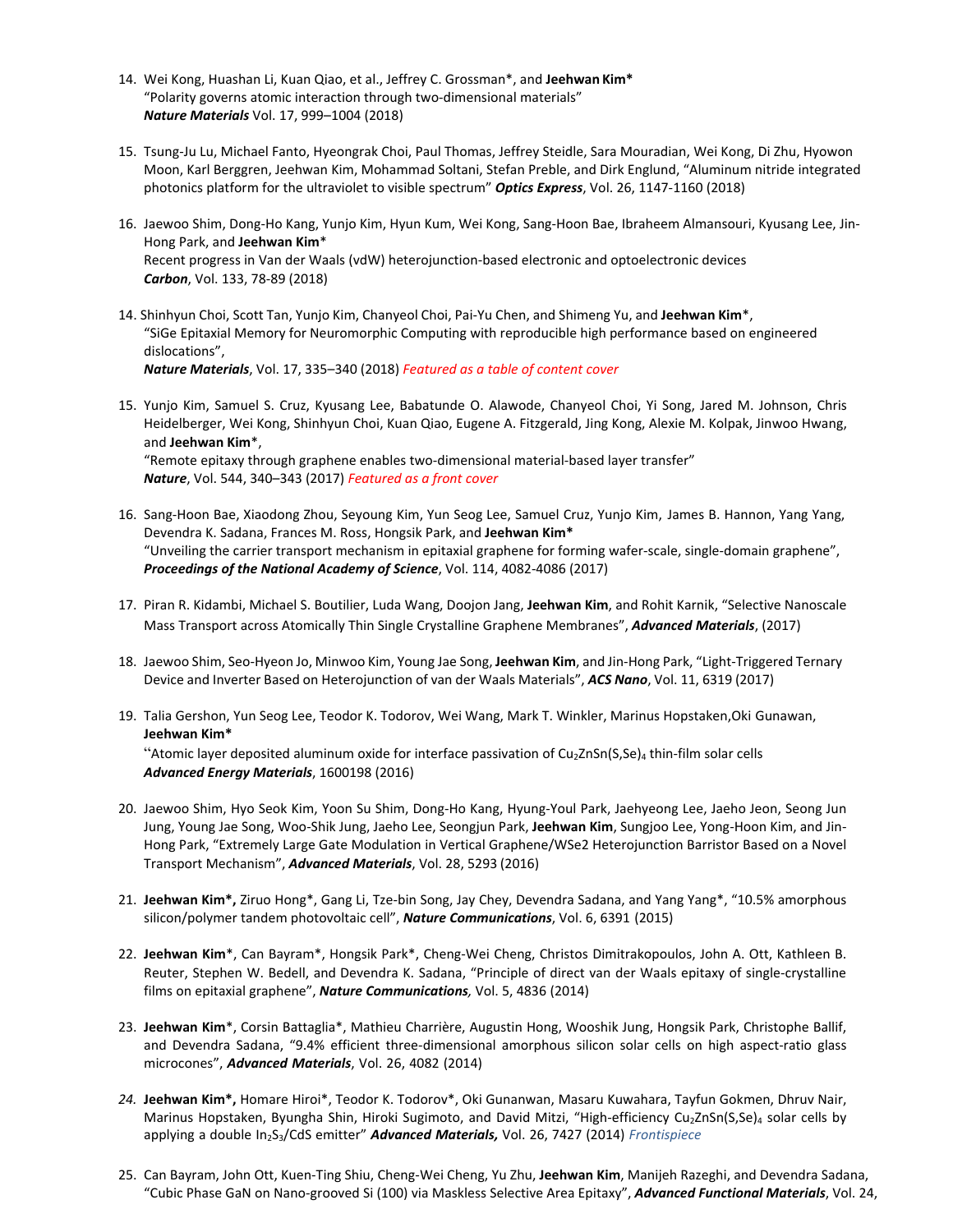4492 (2014)

- 26. In‐yeal Lee, Hyung‐Youl Park, Jin‐hyung Park, Gwangwe Yoo, Myung‐Hoon Lim, Junsung Park, Rathi Servin, Woo‐Shik Jung,**Jeehwan Kim**, Sang‐Woo Kim, Yonghan Roh, Gil‐Ho Kimand Jin‐Hong Park, "Poly‐4‐vinylphenol and Poly(melamine‐ co‐formaldehyde)‐based Graphene Passivation Method for Flexible, Wearable and Transparent Electronics", *Nanoscale,* Vol. 6, 3830 (2014)
- 27. Young T Chae, **Jeehwan Kim**, Hongsik Park, and Byungha Shin, "Building Energy Performance Evaluation of Building Integrated Photovoltaic (BIPV) Window with Semi‐transparent Solar Cells", *Applied Energy,* Vol. 129, 217 (2014)
- 28. **Jeehwan Kim**\*, Hongsik Park\*, James B. Hannon, Stephen W. Bedell, Keith Fogel, Devendra K. Sadana, ChristosDimitrakopoulos\*, "Layer‐resolved graphene transfer via engineered strain layers", *Science,* Vol. 342, 833 (2013)
- 29. Seong‐Uk Yang, Seung‐Ha Choi, Jongtaek Lee, **Jeehwan Kim**, Woo‐Shik Jung, Hyun‐Yong Yu, Yonghan Roh, Jin‐Hong Park, "Depth‐Controllable Ultra Shallow Indium Gallium Zinc Oxide/Gallium Arsenide Hetero Junction Diode", *Journal of Alloys and Compounds*, Vol. 561, 228 (2013)
- 30. **Jeehwan Kim**\*, Augustin Hong, Bhupesh Chandra, George Tulevski, and Devendra K. Sadana, "Engineering of contact resistance between transparent single‐walled carbon nanotube films and a‐Si:H single junction solar cells by gold nanodots", *Advanced Materials,* Vol. 24, 1899 (2012)
- 31. **Jeehwan Kim**\*, Augustin J. Hong, Jae‐Woong Nah, Byungha Shin, Frances M. Ross, and Devendra K. Sadana, "Three‐ Dimensional a‐Si:H Solar Cells on Glass Nanocone Arrays Patterned by Self‐Assembled Sn Nanospheres", *ACS Nano,* Vol. 6, 265 (2012)
- 32. **Jeehwan Kim**\*, Stephen W Bedell, and Devendra Sadana, "Multiple implantation and multiple annealing of phosphorus doped germanium to achieve n‐type activation near theoretical limit" *Applied Physics Letters,* Vol. 101, 112107 (2012)
- 33. **Jeehwan Kim**\*, Ahmed Abou‐Kandil, Augustin J. Hong, Mohamed Saad, Devendra K. Sadana, and Tze‐Chiang Chen, "Efficiency Enhancement of a‐Si:H single junction solar cells by a‐Ge:H incorporation at the p‐type a‐ SiC:H/transparent conducting oxide interface", *Applied Physics Letters,* Vol. 99, 062102 (2011)
- 34. **Jeehwan Kim**\*, Stephen W. Bedell, and Devendra K. Sadana , "Improved germanium n+/p diodes formed by coimplantation of antimony and phosphorus", *Applied Physics Letters,* Vol. 98, 082112 (2011)
- 35. Osama Tobail, **Jeehwan Kim**, and Devendra Sadana, "Method to Determine the Collection Length in Field‐Driven a‐ Si1‐xGex:H Solar Cells", *Energy Procedia*, Vol. 10, 213 (2011)
- 36. **Jeehwan Kim**\*, Ahmed Abou‐Kandil, Keith Fogel, Harold Hovel, and Devendra K Sadana "The role of high work‐ function metallic nanodots on the performance of a-Si:H solar cells : Offering ohmic contacts to light trapping", *ACS Nano,* Vol. 4, 7331 (2010)
- 37. **Jeehwan Kim**\*, Daniel Inns, Keith Fogel, and Devendra K. Sadana, "Surface texturing of single‐crystalline silicon solar cells using low density SiO2 films as an anisotropic etch mask", *Solar Energy Materials and Solar Cells,* Vol. 94, 2091 (2010)
- 38. **Jeehwan Kim**\*, Daniel Inns, and Devendra K. Sadana, "Investigation on critical failure thickness of hydrogenated/non‐ hydrogenated amorphous silicon films", *Journal of Applied Physics,* Vol. 107, 073507 (2010)
- 39. **Jeehwan Kim**\*, Stephen W. Bedell, Siegfried Maurer, Rainer Loesing, and Devendra K. Sadana, "Activation of implanted n-type dopants in Ge over the active concentration of  $1\times10^{20}$  cm<sup>-3</sup> using co-implantation of Sb and P", *Electrochemical and Solid‐state Letters*, Vol 13, H12 (2010)
- 40. **Jeehwan Kim**\*, Daniel Inns, and Devendra K. Sadana, "Cracking behavior of evaporated amorphous silicon films", *Thin Solid Films*, Vol. 518, 4908 (2010)
- 41. **Jeehwan Kim**\*, Stephen Bedell, Devendra Sadana, "> 10<sup>20</sup> cm<sup>-3</sup> n-doping in Ge by Sb/P Co-implants: n+/p Diodes with Improved Rectification", *ECS Transactions,* Vol 33, 201 (2010)
- 42. **Jeehwan Kim**\*, Jae Young Lee, and Ya‐Hong Xie, "Fabrication of dislocation‐free Si films under uniaxial tension via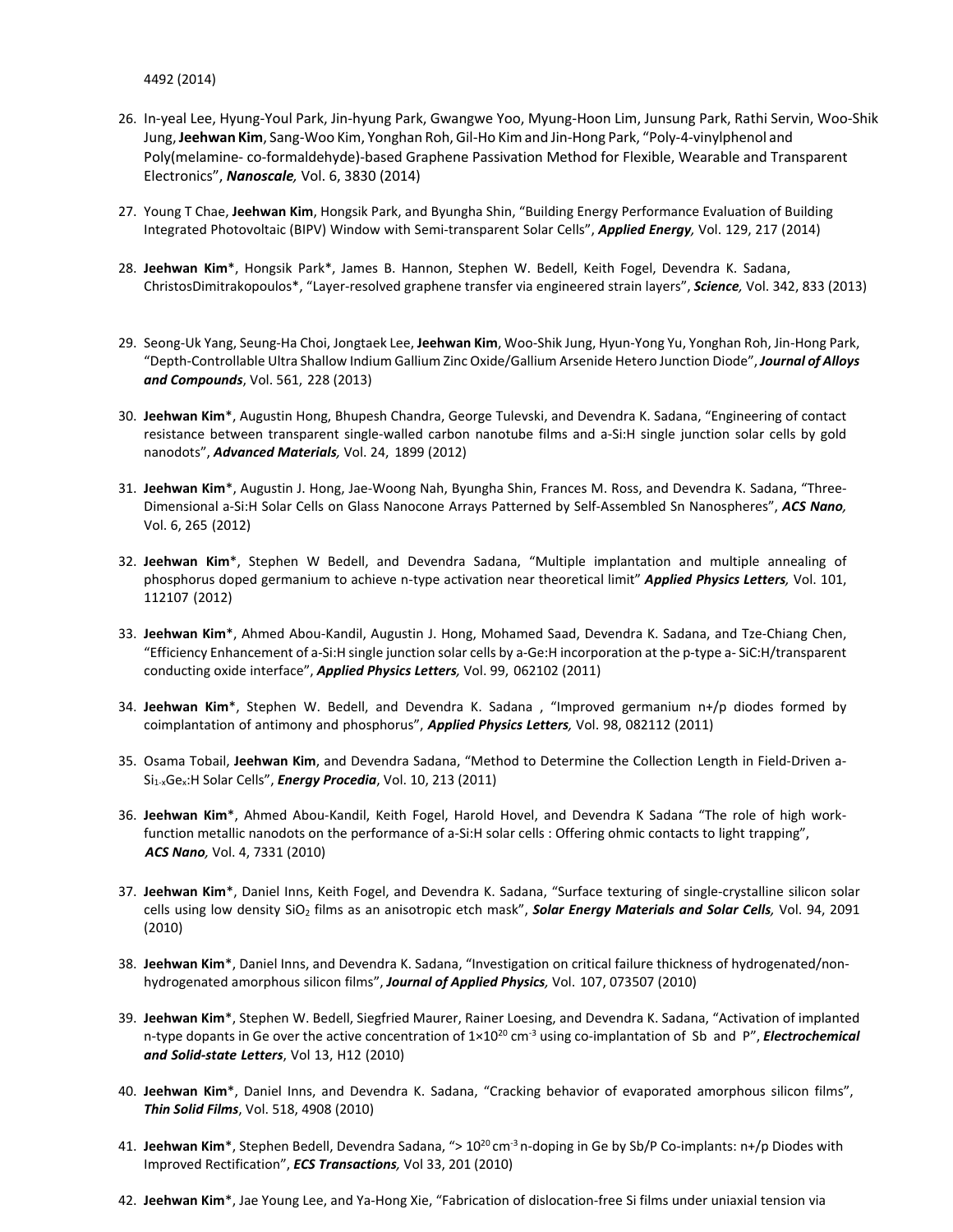oxidation of porous Si substrates", *Thin Solid Films*, Vol 516, 7599 (2008)

- 43. J. Liu, T. M. Lu, **J. Kim**, K. Lai, D. C. Tsui, and Y. H. Xie, "The proximity effect of the regrowth interface on two‐ dimensional electron density in strained Si", *Applied Physics Letters*, Vol 92, 112113 (2008)
- 44. J. Liu, **J.H. Kim**, Y.H. Xie, T.M. Lu, and K. Lai, "Epitaxial growth of two‐dimensional electron gas (2DEG) in strained silicon for research on ultra‐low energy electronic processes", *Thin Solid Films*, Vol 517, 45 (2008)
- 45. **Jeehwan Kim**\*, Biyun Li, and Ya‐Hong Xie, "A method for fabricating dislocation‐free tensile‐strained SiGe films via the oxidation of porous Si substrates", *Applied Physics Letters*, Vol 91, 252108 (2007)
- 46. T. M. Lu, J. Liu, **J. Kim**, K. Lai, D. C. Tsui, and Y. H. Xie, "Capacitively induced high mobility two‐dimensional electron gas in undoped Si/Si1‐xGe*<sup>x</sup>* heterostructures with atomic‐layer‐deposited dielectric", *Applied Physics Letters*, Vol 90, 182114 (2007)
- 47. Jeehwan Kim<sup>\*</sup> and Ya-Hong Xie, "The fabrication of dislocation-free tensile strained Si thin films using controllably oxidized porous Si substrates", *Applied Physics Letters*, Vol 89, 152117 (2006)
- 48. Z. M. Zhao, T. S. Yoon, W. Feng, B.Y. Li, **J. H. Kim**, J. Liu, O. Hulko, Y. H. Xie, H. M. Kim, K. B. Kim, H. J. Kim, K. L. Wang, C. Ratsch, R. Caflisch, D. Y. Ryu, and T. P. Russell, "The challenges in guided self‐assembly of Ge and InAs quantum dots on Si", *Thin Solid Films*, Vol 508, No.1, 195 (2006)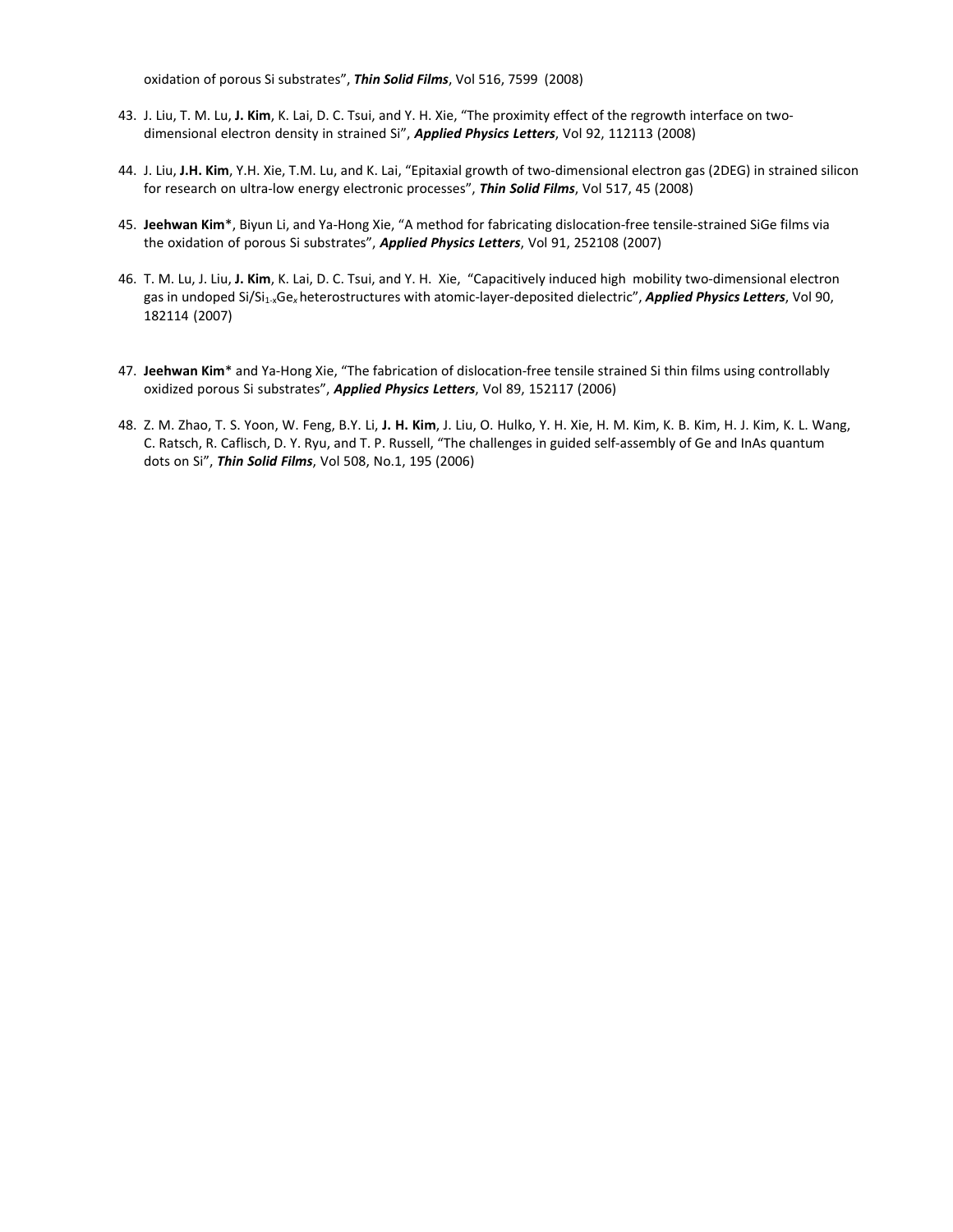### Selected US Patents, Master Inventor of IBM  $(> 200$  US patents: 122 Issued, 87 pending)

| 1              |           | 10,115,894 Apparatus and methods for electrical switching                                               |
|----------------|-----------|---------------------------------------------------------------------------------------------------------|
| $\overline{2}$ |           | 10,056,510 Cone-shaped holes for high efficiency thin film solar cells                                  |
| 3              |           | 10,056,251 Hetero-integration of III-N material on silicon                                              |
| 4              |           | 10,043,920 Highly responsive III-V photodetectors using ZnO:Al as n-type emitter                        |
| 5              |           | 10,038,057 Junction interlayer dielectric for reducing leakage current in semiconductor devices         |
| 6              |           | 10,008,625 Atomic layer deposition for photovoltaic devices                                             |
| 7              |           | 10,002,929 Reduction of defect induced leakage in III-V semiconductor devices                           |
| 8              | 9,991,417 | Resonant cavity strained III-V photodetector and LED on silicon substrate                               |
| 9              | 9,991,113 | Systems and methods for fabricating single-crystalline diamond membranes                                |
| 10             | 9,960,830 | Method and apparatus for managing beam in beamforming system                                            |
| 11             | 9,947,533 | Selective epitaxy using epitaxy-prevention layers                                                       |
| 12             | 9,947,529 | Porous fin as compliant medium to form dislocation-free heteroepitaxial films                           |
| 13             | 9,935,215 | Transparent conductive electrode for three dimensional photovoltaic device                              |
| 14             | 9,929,060 | Porous silicon relaxation medium for dislocation free CMOS devices                                      |
| 15             | 9,917,220 | Buffer layer for high performing and low light degraded solar cells                                     |
| 16             | 9,917,215 | Double layered transparent conductive oxide for reduced schottky barrier in photovoltaic devices        |
| 17             | 9,917,021 | Porous silicon relaxation medium for dislocation free CMOS devices                                      |
| 18             | 9,916,984 | Self-aligned source and drain regions for semiconductor devices                                         |
| 19             | 9,911,888 | Photovoltaic device having layer with varying crystallinity                                             |
| 20             | 9,905,637 | Reduction of defect induced leakage in III-V semiconductor devices                                      |
| 21             | 9,887,265 | MOSFET with ultra low drain leakage                                                                     |
| 22             | 9,876,129 | Cone-shaped holes for high efficiency thin film solar cells                                             |
| 23             | 9,865,520 | Tunable semiconductor band gap reduction by strained sidewall passivation                               |
| 24             | 9,865,509 | FinFET CMOS with Si NFET and SiGe PFET                                                                  |
| 25             | 9,818,909 | LED light extraction enhancement enabled using self-assembled particles patterned surface               |
| 26             | 9,818,901 | Wafer bonded solar cells and fabrication methods                                                        |
| 27             | 9,806,211 | Tandem solar cell with improved absorption material                                                     |
| 28             | 9,799,792 | Substrate-free thin-film flexible photovoltaic device and fabrication method                            |
| 29             | 9,799,747 | Low resistance contact for semiconductor devices                                                        |
| 30             | 9,786,756 | Self-aligned source and drain regions for semiconductor devices                                         |
| 31             | 9,768,254 | Leakage-free implantation-free ETSOI transistors                                                        |
| 32             | 9,748,412 | Highly responsive III-V photodetectors using ZnO:Al as N-type emitter                                   |
| 33             | 9,741,890 | Protective insulating layer and chemical mechanical polishing for polycrystalline thin film solar cells |
| 34             | 9,741,880 | Three-dimensional conductive electrode for solar cell                                                   |
| 35             | 9,722,120 | Bandgap grading of CZTS solar cell                                                                      |
| 36             | 9,722,033 | Doped zinc oxide as n+ layer for semiconductor devices                                                  |
| 37             | 9,716,207 | Low reflection electrode for photovoltaic devices                                                       |
| 38             | 9,716,195 | Dry etch method for texturing silicon and device                                                        |
| 39             | 9,712,296 | Hybrid zero-forcing beamforming method and apparatus                                                    |
| 40             | 9,705,575 | Advanced feedback and reference signal transmissions for MIMO wireless communication systems            |
| 41             | 9,691,847 | Self-formation of high-density arrays of nanostructures                                                 |
| 42             | 9,673,290 | Self-aligned source and drain regions for semiconductor devices                                         |
| 43             | 9,666,674 | Formation of large scale single crystalline graphene                                                    |
| 44             | 9,660,116 | Nanowires formed by employing solder nanodots                                                           |
| 45             | 9,653,570 | Junction interlayer dielectric for reducing leakage current in semiconductor devices                    |
| 46             | 9,646,832 | Porous fin as compliant medium to form dislocation-free heteroepitaxial films                           |
| 47             | 9,634,164 | Reduced light degradation due to low power deposition of buffer layer                                   |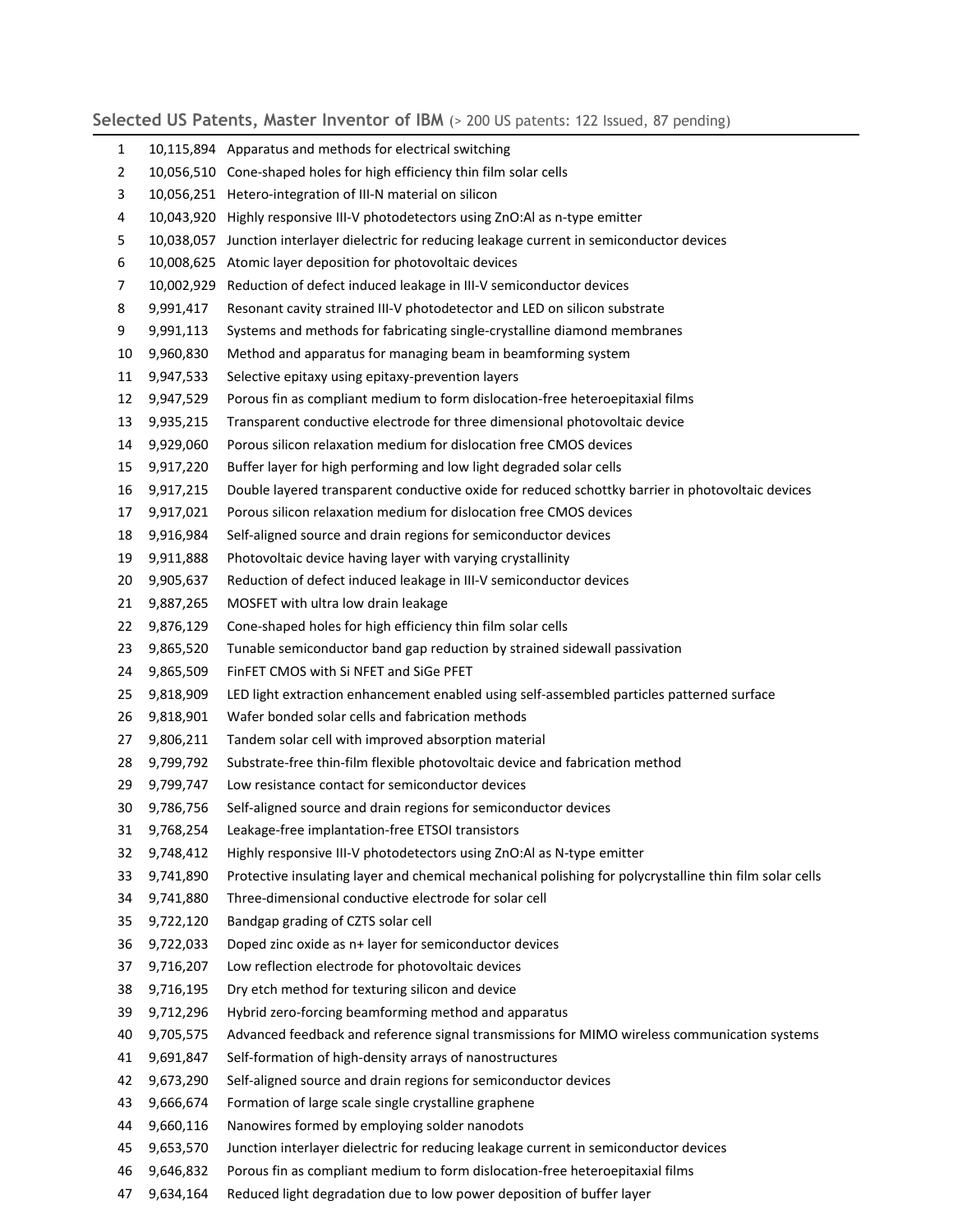- 9,620,592 Doped zinc oxide and n‐doping to reduce junction leakage
- 9,607,952 High‐z oxide nanoparticles embedded in semiconductor package
- 9,601,583 Hetero‐integration of III‐N material on silicon
- 9,583,562 Reduction of defect induced leakage in III‐V semiconductor devices
- 9,577,196 Optoelectronics integration by transfer process
- 9,574,287 Gallium nitride material and device deposition on graphene terminated wafer and method of forming the same
- 9,559,120 Porous silicon relaxation medium for dislocation free CMOS devices
- 55 9,537,038 Solar cell made using a barrier layer between P-type and intrinsic layers
- 9,536,945 MOSFET with ultra low drain leakage
- 9,530,643 Selective epitaxy using epitaxy‐prevention layers
- 9,515,215 Efficiency restoration in a photovoltaic cell
- 9,490,455 LED light extraction enhancement enabled using self‐assembled particles patterned surface
- 9,484,347 FinFET CMOS with Si NFET and SiGe PFET
- 9,459,797 Uniformly distributed self‐assembled cone‐shaped pillars for high efficiency solar cells
- 9,443,997 Hybrid CZTSSe photovoltaic device
- 9,443,957 Self‐aligned source and drain regions for semiconductor devices
- 9,418,870 Silicon germanium‐on‐insulator formation by thermal mixing
- 9,401,397 Reduction of defect induced leakage in III‐V semiconductor devices
- 9,394,178 Wafer scale epitaxial graphene transfer
- 9,379,259 Double layered transparent conductive oxide for reduced schottky barrier in photovoltaic devices
- 9,337,436 Transferable transparent conductive oxide
- 9,337,274 Formation of large scale single crystalline graphene
- 9,331,220 Three‐dimensional conductive electrode for solar cell
- 9,324,813 Doped zinc oxide as N.sup.+ layer for semiconductor devices
- 9,324,794 Self‐formation of high‐density arrays of nanostructures
- 9,324,566 Controlled spalling using a reactive material stack
- 9,318,641 Nanowires formed by employing solder nanodots
- 9,312,132 Method of forming high‐density arrays of nanostructures
- 9,306,107 Buffer layer for high performing and low light degraded solar cells
- 9,231,133 Nanowires formed by employing solder nanodots
- 9,214,577 Reduced light degradation due to low power deposition of buffer layer
- 9,203,022 Resistive random access memory devices with extremely reactive contacts
- 80 9,190,549 Solar cell made using a barrier layer between p-type and intrinsic layers
- 9,153,729 Atomic layer deposition for photovoltaic devices
- 9,123,842 Photoreceptor with improved blocking layer
- 9,123,838 Transparent conductive electrode for three dimensional photovoltaic device
- 9,105,854 Transferable transparent conductive oxide
- 9,105,805 Enhancing efficiency in solar cells by adjusting deposition power
- 9,099,664 Transferable transparent conductive oxide
- 9,096,050 Wafer scale epitaxial graphene transfer
- 88 9,093,290 Self-formation of high-density arrays of nanostructures
- 89 9,070,617 Reduced S/D contact resistance of III-V mosfet using low temperature metal-induced crystallization of n+ Ge
- 90 9,059,272 Self-aligned III-V MOSFET fabrication with in-situ III-V epitaxy and in-situ metal epitaxy and contact formation
- 91 9,059,271 Self-aligned III-V MOSFET fabrication with in-situ III-V epitaxy and in-situ metal epitaxy and contact formation
- 92 9,059,013 Self-formation of high-density arrays of nanostructures
- 9,040,428 Formation of metal nanospheres and microspheres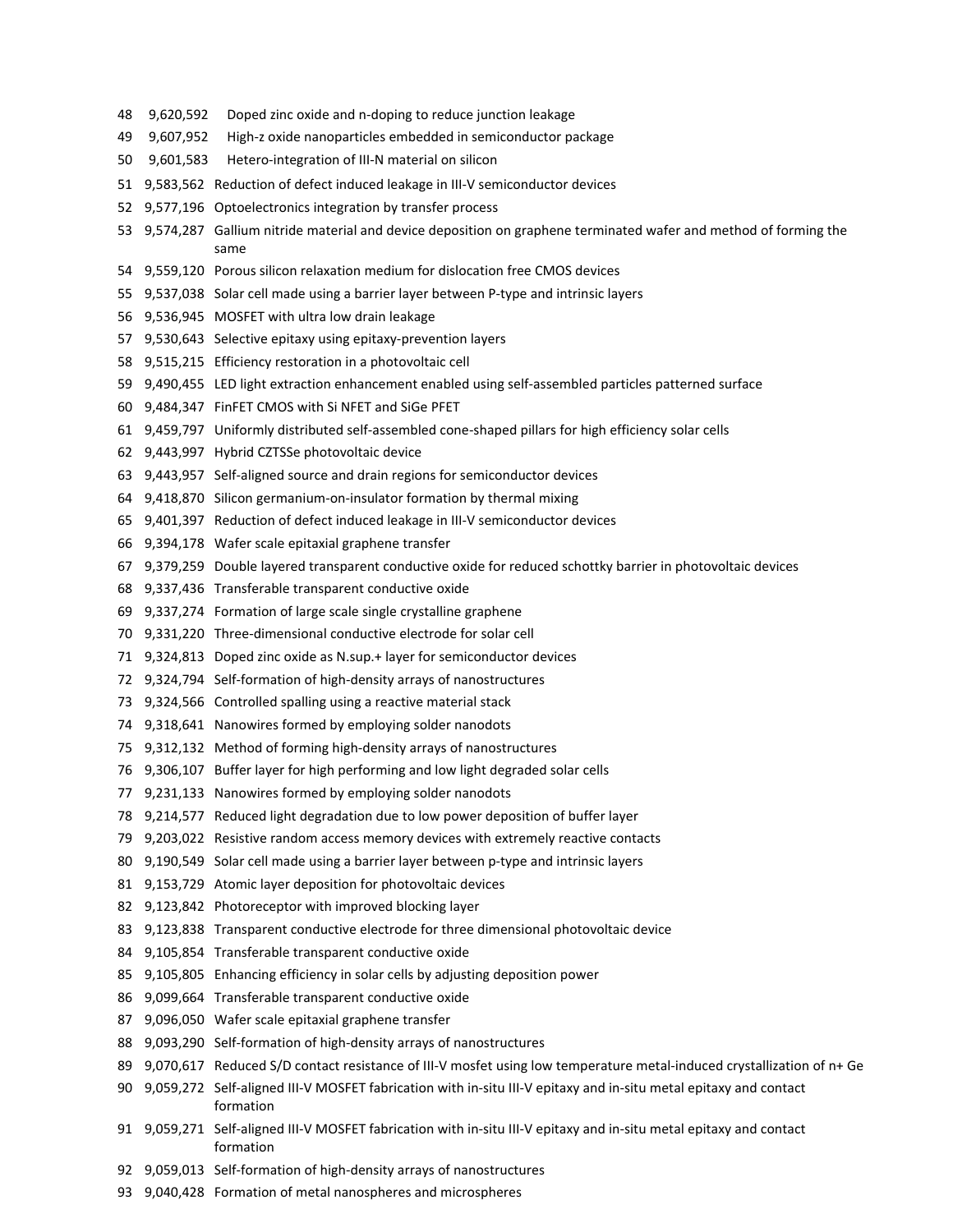- 9,040,340 Temperature grading for band gap engineering of photovoltaic devices
- 9,035,282 Formation of large scale single crystalline graphene
- 96 8,933,456 Germanium-containing release layer for transfer of a silicon layer to a substrate
- 8,927,857 Silicon: hydrogen photovoltaic devices, such as solar cells, having reduced light induced degradation and method of making such devices
- 8,916,451 Thin film wafer transfer and structure for electronic devices
- 99 8,916,409 Photovoltaic device using nano-spheres for textured electrodes
- 8,901,695 High efficiency solar cells fabricated by inexpensive PECVD
- 10,249,737 Silicon germanium‐on‐insulator formation by thermal mixing
- 10,230,015 Temperature grading for band gap engineering of photovoltaic devices
- 10,230,010 Three‐dimensional conductive electrode for solar cell
- 10,229,857 Porous silicon relaxation medium for dislocation free CMOS devices
- 10,204,836 Porous silicon relaxation medium for dislocation free CMOS devices
- 10,177,269 Controllable indium doping for high efficiency CZTS thin‐film solar cells
- 10,170,372 FINFET CMOS with Si NFET and SiGe PFET
- 10,164,014 MOSFET with ultra low drain leakage
- 10,157,993 Low resistance contact for semiconductor devices
- 10,141,986 Method and apparatus for transmitting and receiving signal through beamforming in communication system
- 10,121,920 Aluminum‐doped zinc oxysulfide emitters for enhancing efficiency of chalcogenide solar cell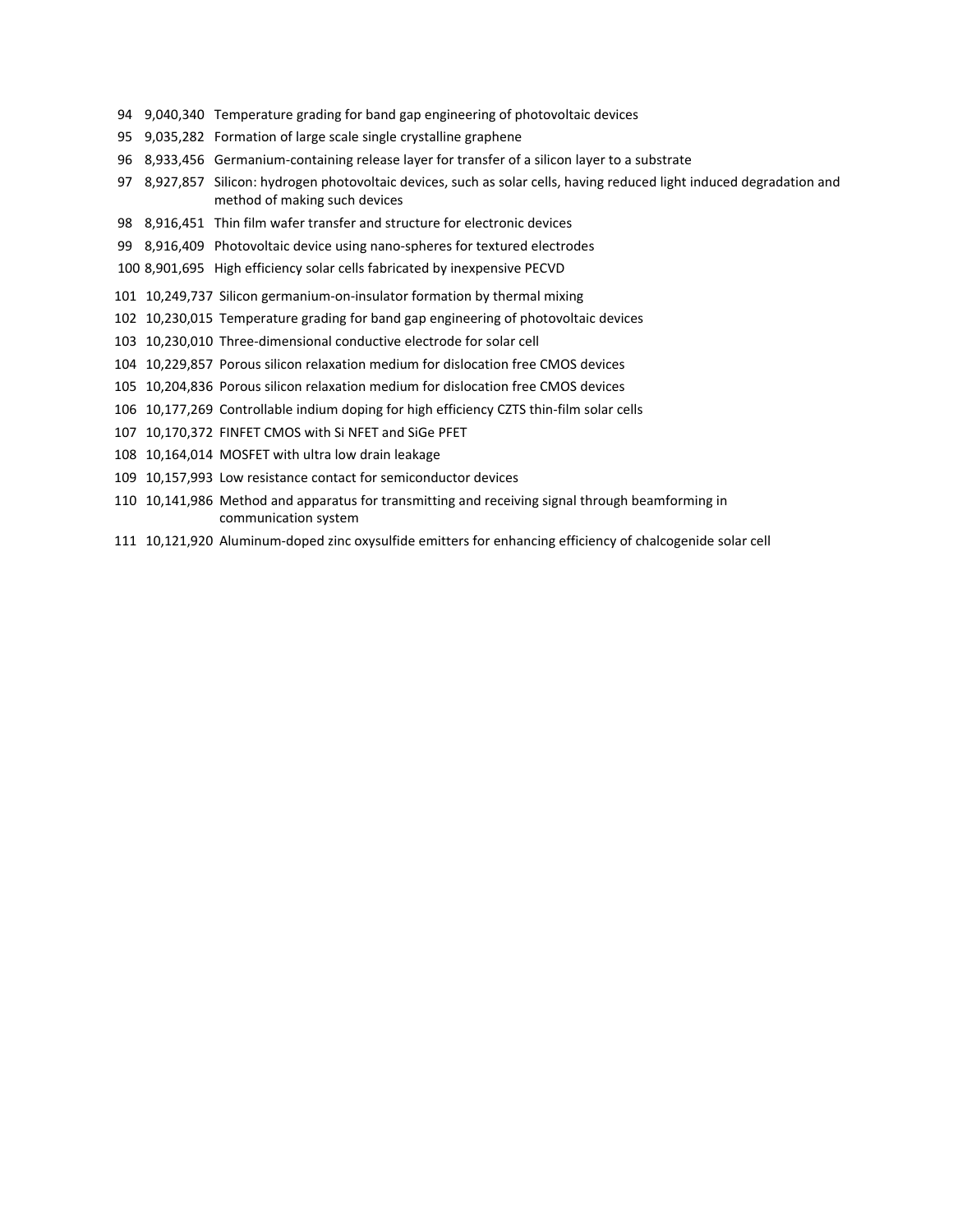#### **Selected Invited Talks**

- 1. **Plenary Talk**, "Challenges and opportunities in remote epitaxy", **CS MANTECH 2021**
- 2. **Plenary Talk**, "Stackable Electronics Enabled by Remote Epitaxy" **International Workshop on Epitaxy on 2D materials, MIT 2021**
- **3.** "Stackable electronics enabled by freestanding 2D/3D materials", **University of Virginia 2021**
- 4. "1R neuromorphic computing array by confinement strategy and its application for reconfigurable edge computing", **Hong Kong Polytechnic University 2021**
- 5. "Material Innovations for next generation electronics", **Seoul National University, Korea 2021**
- 6. "Material Innovations for next generation electronics", **Samsung Electronics, Korea 2021**
- 7. **Keynote talk** "Mixed‐dimensional stackable electronics enabled by freestanding 2D/3D materials" **Graphene 2020 (US)**, 2020
- 8. **Keynote talk** "Mixed‐dimensional stackable electronics enabled by freestanding 2D/3D materials" **Graphene 2020 (Europe),** 2020
- 9. "Neuromorphic Materials and Devices for Bio‐inspired Computing and Artificial Intelligence" **MRS Spring 2019**, Phoenix, AZ, 2019
- 10. **Plenary Talk** "Opportunities and challenges in 2D material‐based layer transfer (2DLT)", **Global photovoltaic conference**, Korea, 2019
- 11. "Driving Advances in Neuromorphic Computers", **NSF workshop**, 2019
- 12. Material challenges and opportunities in next generation electronics, Department Colloquium, **Northwestern University**, 2019
- 13. Material challenges and opportunities in next generation electronics, **LAM Research**, CA, 2019
- 14. "Material challenges and opportunities in next generation electronics", **UC Berkeley**, 2019
- 15. "Vertical 3D RRAM Arrays", **Samsung SAIT**, Korea, 2019
- 16. "Remote epitaxy through graphene for producing wafer‐scale freestanding 3D and 2D materials", **Seoul National University Physics colloquium**, 2019
- 17. "Material challenges and opportunities in next generation electronics", **Stanford University**2019
- 18. "Challenges and opportunities in resistive memory‐based AI hardware", **MIT Quest**, 2019
- 19. "Manufacturing of wafer‐scale freestanding 3D and 2D materials for advanced mixed heterostructures", **NSF 2D Crystal Consortium‐Materials Innovation Platform**,2019
- 20. **Plenary Talk** "Remote epitaxy of compound semiconductors by MOCVD and its applications", **European Workshop on Metal‐Organic Vapour Phase Epitaxy**, 2019
- 21. "Material challenges and opportunities in next generation electronics", **Google**, CA, 2019
- 22. "Material challenges and opportunities in next generation electronics", HKUST, Hong Kong 2019
- 23. "Material challenges and opportunities in next generation electronics" KAUST, Saudi Arabia2019
- 24. "Epitaxial neuromorphic computing arrays for controllable switching", Memrisys, Germany 2019
- 25. "Remote epitaxy could enable dislocation‐free GaN freestanding membranes", OSRAM, Germany 2019
- 26. "Strategies to precisely control synaptic weights for neuromorphic computing arrays", Nature Publishing Group Conference on neuromorphic computing 2019
- 27. "Wafer‐scale 2D‐3D mixed heterostructures enabled by remote epitaxy through graphene", Georgia Tech 2019
- 28. **European Workshop on MOVPE (Plenary)**, "Remote epitaxy of compound semiconductors and it applications", Lithuania, 2018
- 29. **UC Berkeley**, "Material challenges and opportunities in next generation electronics", Berkeley, CA 2019
- 30. **LAM Research**, "Material challenges and opportunities in next generation electronics", Fremont, CA 2019
- 31. **Northwestern University**, "Material challenges and opportunities in next generation electronics", Evanston, IL, 2019
- 32. **KAUST**, "Material challenges and opportunities in next generation electronics", Saudi Arabia 2018
- 33. **MRS Fall**, "2D Material‐Based Layer Transfer to Revolutionize Photovoltaic Energy Generation", Boston, 2018
- 34. **Nature** London headquarter office, "Nanoelectronics Group at MIT" 2018
- 35. **Nanopia (Keynote)**, "New epitaxy paradigm: Remote epitaxy for 2D material‐based layer transfer", Korea, 2018
- 36. **Low Dimensional Materials for Optoelectronics** "Manufacturing of wafer‐scale freestanding 3D and 2D materials with atomic precision control", Shenzhen, China 2018
- 37. **University of Michigan** "Material challenges and opportunities in next generation electronics", 2018
- 38. **Michigan State University** "Material challenges and opportunities in next generation electronics", 2018
- 39. **IUMRS (Plenary)**, Korea "New Paradigm of Resistive Memory that can Enable Large‐Scale Neuromorphic Computing" 2018
- 40. **Stanford University** "New Paradigm of Resistive Memory that can Enable Large‐Scale Neuromorphic Computing" 2018
- 41. **University of California, Berkeley** "III‐V epitaxy for low energy optoelectronics", 2018
- 42. **Stevens Institute of Technology** "Material challenges and opportunities in next generation electronics" 2018
- 43. **GPVC (Plenary)**, Korea "New strategy for recycling wafers: 2D material‐based layer transfer (2DLT)" 2018
- 44. **ETRI**, Korea "Material challenges and opportunities in next generation electronics" 2018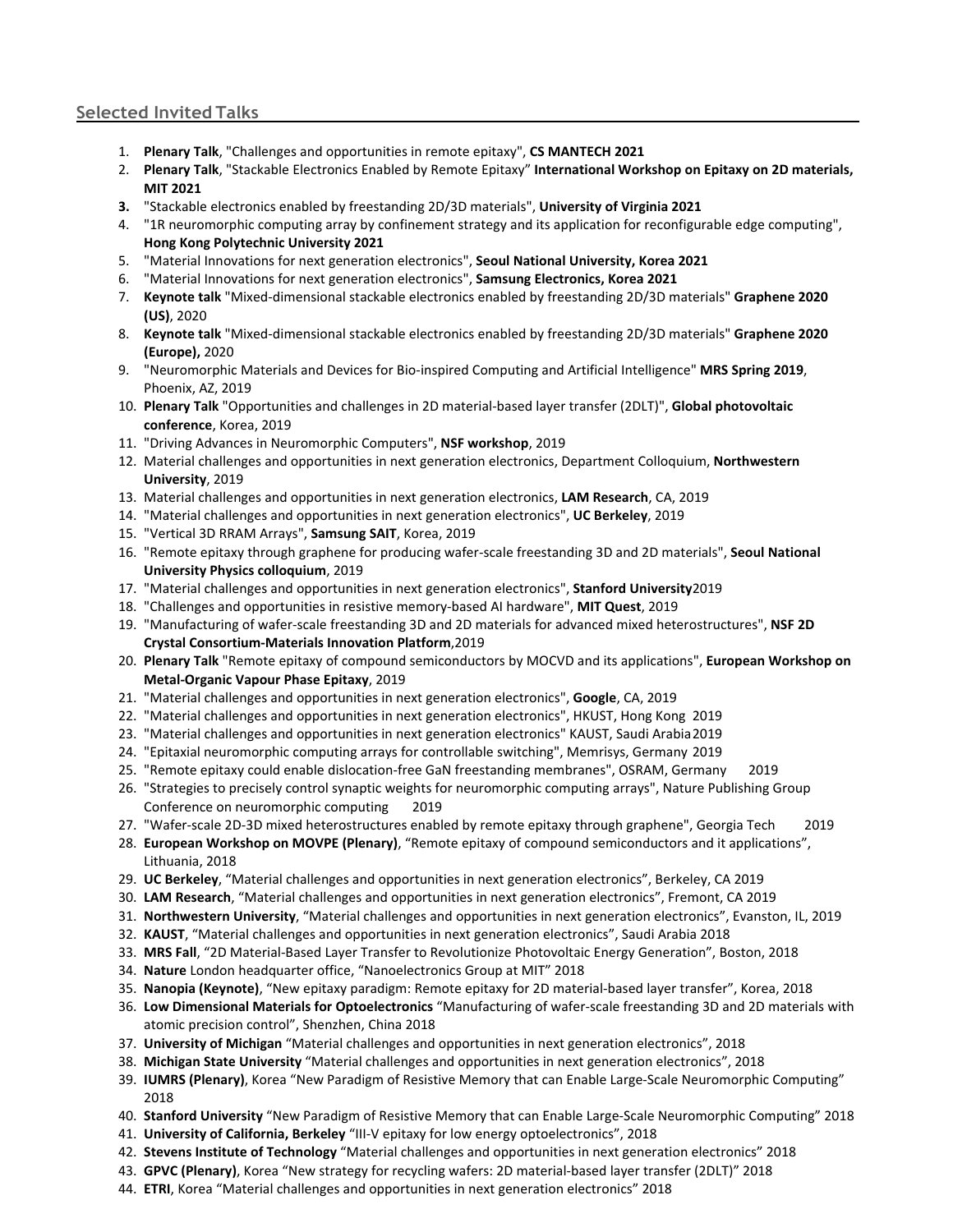- 45. **KAIST** "Material challenges and opportunities in next generation electronics" 2018
- 46. **SKKU** "Material challenges and opportunities in next generation electronics" 2018
- 47. **Amore Pacific**, "Ultrasensitive electronic skin sensor system" 2018
- 48. **Samsung Electronics** "New Paradigm of Resistive Memory that can Enable Large‐Scale Neuromorphic Computing" 2018
- 49. **ICFO**, Barcelona, Spain, "2D material‐based layer transfer and its applications for wafer‐scale 2D/3D heterostructures", 2018
- 50. **UKC**, New York "New paradigm of resistive memory that can enable large-scale neuromorphic computing", Shenzhen, China, 2018
- 51. **Gordon Conference** "2D Heterostructure Assembly", Massachusetts, MA, 2018
- 52. **Harvard University** "Material challenges and opportunitiesin next generation electronics: From non‐silicon electronics to artificial neural network", 2018
- 53. **Hong Kong Polytechnic University** "Material challenges and opportunitiesin next generation electronics: From non‐ silicon electronics to artificial neural network", 2018
- 54. **Huawei** "New paradigm of resistive memory that can enable large‐scale neuromorphic computing", Shenzhen, China, 2018
- 55. **Boston University** "Material challenges and opportunitiesin next generation electronics: From non‐silicon electronics to artificial neural network", 2018
- 56. **Naval Research Laboratory** "Material challenges and opportunitiesin next generation electronics: From non‐silicon electronics to artificial neural network", 2018
- 57. **Lawrence Epitaxy conference** "Material challenges and opportunities in next generation electronics" 2018
- 58. **MRS Fall** "Uniform epitaxial SiGe memory by one dimensional filament confinement for large‐scale synaptic arrays", Boston, 2017
- 59. **MIT Mechanical Engineering Colloquium**, "Material challenges and opportunitiesin next generation electronics: From non‐silicon electronics to artificial neural network", 2017
- 60. **Hynix** "New paradigm of resistive memory that can enable large‐scale neuromorphic computing", Ichon, Korea, 2018
- 61. **Tsinghua University** "2D material‐based layer transfer based on remote epitaxy & uniform epitaxial RAM towardslarge‐ scale neuromorphic arrays", 2017
- 62. **University of California, Berkeley** "2D material‐based layer transfer based on remote epitaxy & uniform epitaxial RAM towards large‐scale neuromorphic arrays", 2017
- 63. **Stanford University** "2D material‐based layer transfer based on remote epitaxy & uniform epitaxial RAM towardslarge‐ scale neuromorphic arrays", 2017
- 64. **University of California, Santa Barbara** "2D material‐based layer transfer based on remote epitaxy & uniform epitaxial RAM towards large‐scale neuromorphic arrays", 2017
- 65. **University of Illinois, Urbana‐Champaign** "2D material‐based layer transfer based on remote epitaxy & uniform epitaxial RAM towards large‐scale neuromorphic arrays", 2017
- 66. **University of Massachusetts, Amherst** "Innovation in epitaxy still required for next generation computing", 2017
- 67. **2D Electronic Materials Symposium** "Remote epitaxy through graphene" Santa Fe, NM,2017
- 68. **ECS**, "Recent Advance in graphene‐based layer transfer", New Orleans, LA,2017
- 69. **TMS**, "Recent Advance in graphene‐based layer transfer", San Diego, CA,2017
- 70. **Semicon Korea**, "Graphene‐based layer transfer", Seoul, 2017
- 71. **MIT‐Japan conference**, "Extremely cost‐effective semiconductor layer transfer & Advanced epitaxial RAM", Tokyo, 2017
- 72. **MRS** Fall, "Recent Advance in graphene‐based layer transfer", Boston, 2016
- 73. **Samsung**, "Advanced ReRAM for neuromorphic computing", Seoul, Korea, 2016
- 74. **Seoul National University**, "Nanoelectronics Group at MIT", Seoul, Korea, 2016
- 75. **KAIST**, "Nanoelectronics Group at MIT", Daejon, Korea, 2016
- 76. **Hynix**, "Nanoelectronics Group at MIT", Ichon, Korea, 2016
- 77. **LG Electronics**, "Graphene‐based layer transfer for low‐cost, high‐throughput, high‐efficiency solar cells", Seoul, Korea, 2015
- 78. **Lincoln Laboratory**, "Single‐crystalline graphene and its application for semiconductor layer transfers", 2015
- 79. **NASA Jet Propulsion Laboratory**, "Single‐crystalline graphene and its application for semiconductor layer transfers", Los Angeles, 2015
- 80. **SKKU**, "Single‐crystalline graphene and its application for semiconductor layer transfers, Seoul, Korea, 2015
- 81. **Yale University**, "Nanotechnology for Photovoltaics: Strategies for scalable manufacturing of efficient solar cells", Energy Science Institute, 2015
- 82. **MIT**, "Atomic‐precision control of nanoscale materials via strain engineering towards scalable manufacturing", 2015
- 83. Harvard University, "Material innovations for nanoelectronics: Atomic-precision control of two-dimensional materials", School of Engineering and Applied Science, 2015
- 84. **University of Illinois, Urbana‐Champaign**, "Atomic‐Precision Control of Single‐Crystalline 2D Materials & Design Principles of 3D PV Architectures", Electrical and Computer Engineering , 2014